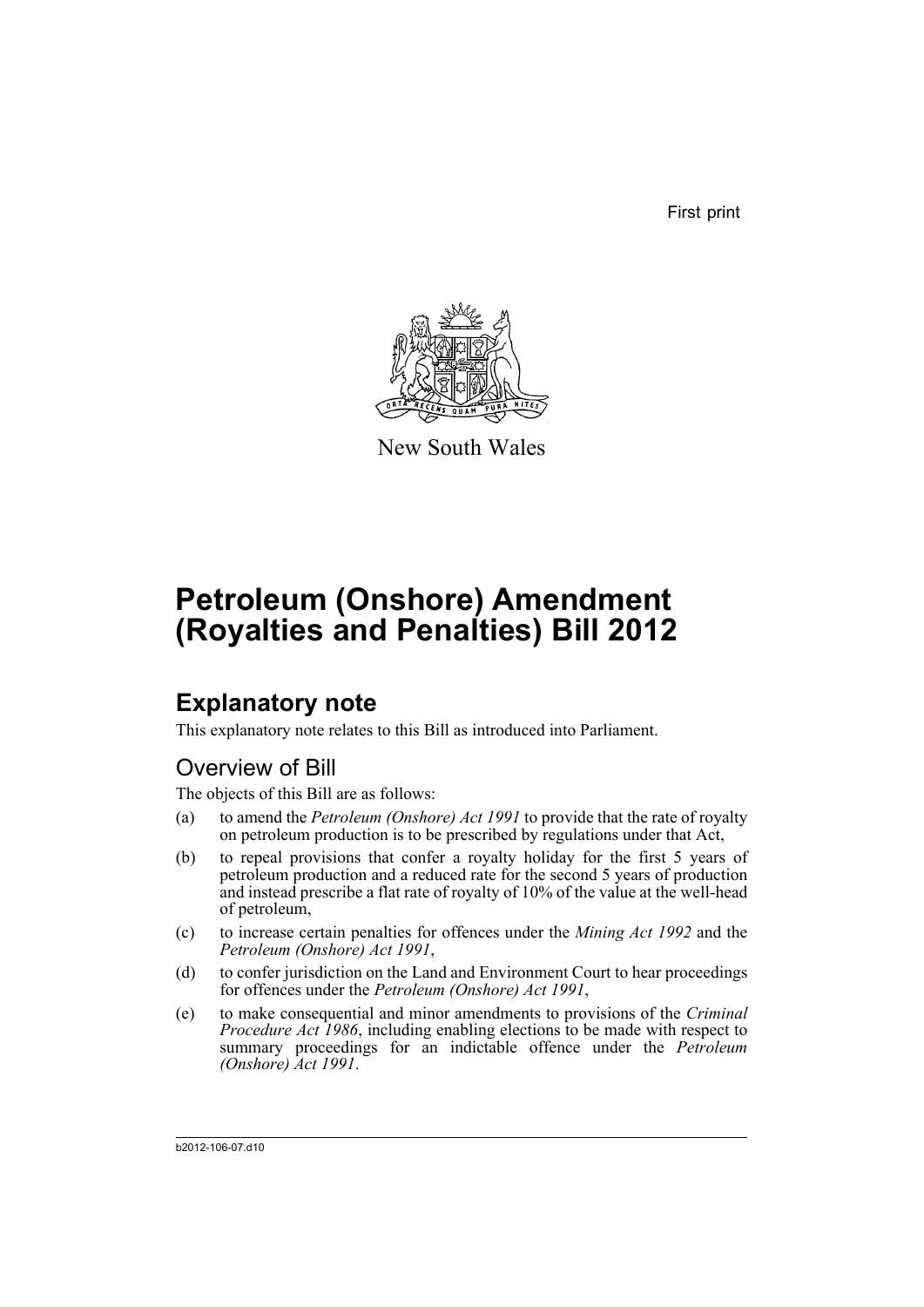Explanatory note

## Outline of provisions

**Clause 1** sets out the name (also called the short title) of the proposed Act.

**Clause 2** provides for the commencement of the proposed Act on a day or days to be appointed by proclamation.

## **Schedule 1 Amendments relating to royalties**

#### **Schedule 1.1 Petroleum (Onshore) Act 1991 No 84**

**Schedule 1.1 [1]** provides for the rate of royalty payable by the holder of a petroleum title for petroleum recovered by the holder to be prescribed by the regulations. The rate may be determined as a percentage of the value at the well-head of the petroleum or by reference to such other matters as the Minister may determine.

**Schedule 1.1 [2]** provides for the Minister to determine the value at the well-head of the petroleum. Currently, the value is only determined by the Minister if the Minister and the holder of the petroleum title fail to agree on the value.

**Schedule 1.1 [3]** requires an approved measuring device to be installed at the well-head or another place approved by the Minister.

#### **Schedule 1.2 Petroleum (Onshore) Regulation 2007**

**Schedule 1.2** prescribes the amount of royalty for petroleum as 10% of the value at the well-head of the petroleum. The Subschedule also repeals provisions that currently provide for a holiday from royalties for the first 5 years of commercial production and a reduced rate for the next 5 years, so that the full royalties are not currently payable for the first 10 years. The new royalty rate will apply to petroleum recovered on or after 1 January 2013.

#### **Schedule 1.3 Coal Mine Health and Safety Amendment Act 2010 No 23**

**Schedule 1.3** omits an uncommenced amendment to a provision that is being substituted by Schedule 1.2.

## **Schedule 2 Amendments relating to penalties**

#### **Schedule 2.1 Criminal Procedure Act 1986 No 209**

**Schedule 2.1 [1]** adds the offence of mining petroleum without an authority under section 7 of the *Petroleum (Onshore) Act 1991*, if the value of petroleum obtained is \$5,000 or more, to the list of indictable offences that are to be dealt with summarily unless the prosecutor or person charged elects otherwise. This is to make the treatment of this offence consistent with a similar offence under the *Mining Act 1992*. An offence where the value of the petroleum obtained is less than  $$5,000$  is already required to be dealt with summarily unless the prosecutor elects otherwise.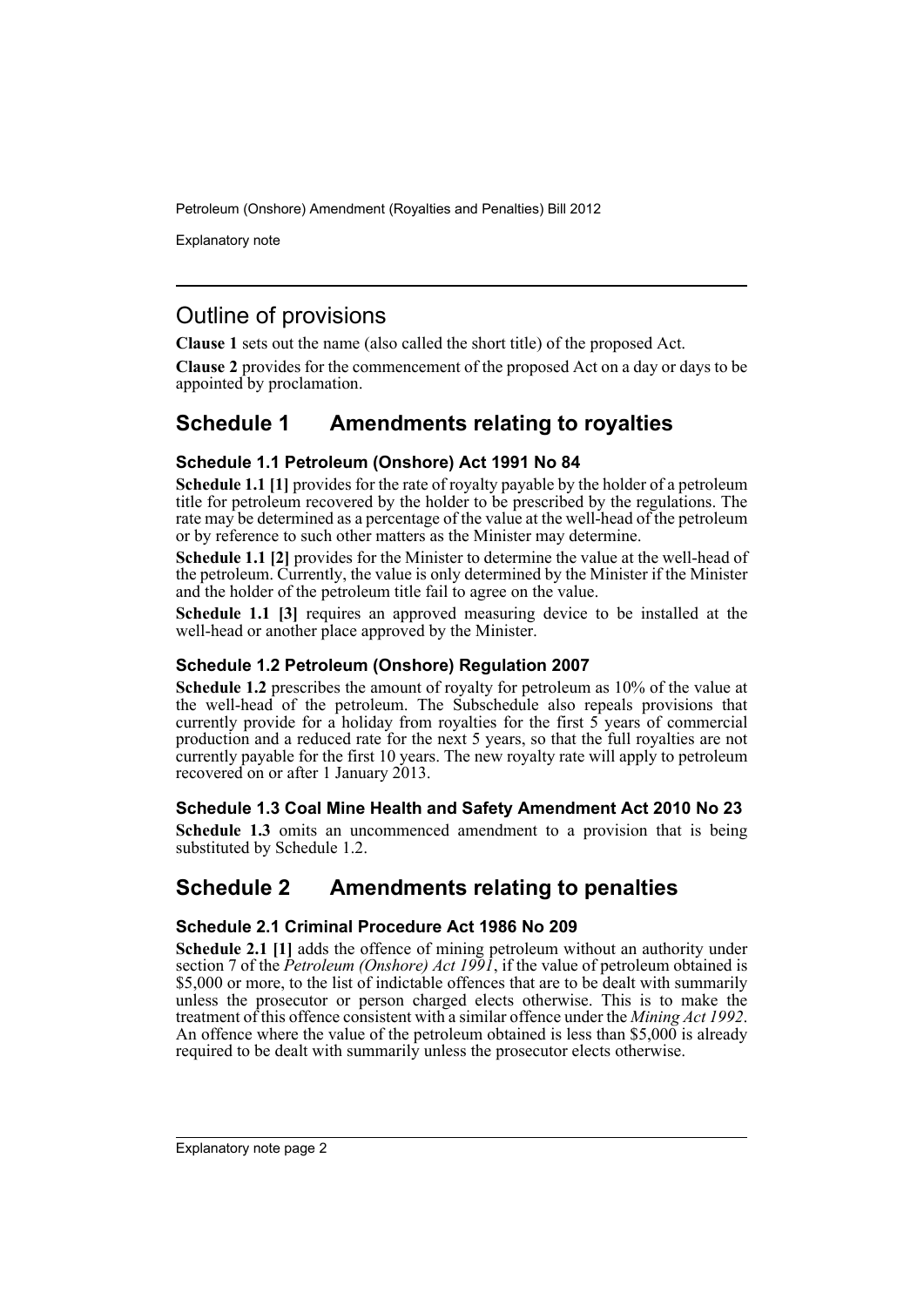Explanatory note

**Schedule 2.1 [2]** omits a reference to an offence that will no longer be an indictable offence from a table listing indictable offences.

#### **Schedule 2.2 Mining Act 1992 No 29**

**Schedule 2.2** increases the maximum monetary penalties for the following offences as follows:

- (a) prospecting except in accordance with an authorisation—from \$22,000 to \$550,000 (for corporations) and \$110,000 (for individuals) and, in the case of the daily penalty for continuing the offence, from \$5,500 to \$55,000 (for corporations) and \$11,000 (for individuals) (**Schedule 2.2 [1]**),
- (b) mining except in accordance with an authorisation—from \$110,000 to \$1.1 million (for corporations) and \$220,000 (for individuals) and, in the case of the daily penalty for continuing the offence, from \$5,500 to \$110,000 (for corporations) and \$22,000 (for individuals) (**Schedule 2.2 [2]**),
- (c) unauthorised carrying out of mining purposes—from \$110,000 to \$1.1 million (for corporations) and from \$110,000 to \$220,000 (for individuals) and, in the case of the daily penalty for continuing the offence, from \$5,500 to \$110,000 (for corporations) and \$22,000 (for individuals) (**Schedule 2.2 [3]**),
- (d) stealing minerals—from \$110,000 to \$1.1 million (for corporations) and from \$110,000 to \$220,000 (for individuals) (**Schedule 2.2 [4]**),
- (e) fraudulent removal and concealment of minerals by employees—from \$110,000 to \$1.1 million (for corporations) and from \$110,000 to \$220,000 (for individuals) (**Schedule 2.2 [5]**),
- (f) fraudulent removal and concealment of minerals by partners—from \$110,000 to \$1.1 million (for corporations) and from  $$110,000$  to \$220,000 (for individuals) (**Schedule 2.2 [6]**),
- (g) breach of direction—from \$55,000 to \$1.1 million (for corporations) and from \$55,000 to \$220,000 (for individuals) and, in the case of the daily penalty for continuing the offence, from \$5,500 to \$110,000 (for corporations) and \$22,000 (for individuals) (**Schedule 2.2 [7]**),
- (h) failing to comply with a requirement by an inspector or delaying, obstructing or impersonating an inspector—from \$110,000 to \$1.1 million (for corporations) and from \$22,000 to \$220,000 (for individuals) and, in the case of the daily penalty for continuing the offence, from \$1,100 to \$110,000 (for corporations) and from \$550 to \$22,000 (for individuals) (**Schedule 2.2 [8]**),
- (i) failure to pay royalties—from \$110,000 to \$1.1 million (for corporations) and from \$110,000 to \$220,000 (for individuals) and, in the case of the daily penalty for continuing the offence, from \$5,500 to \$110,000 (for corporations) and \$22,000 (for individuals) (**Schedule 2.2 [9]**),
- (j) obstructing a person exercising a function—from \$110,000 to \$1.1 million (for corporations) and \$220,000 (for individuals) (**Schedule 2.2 [10]**),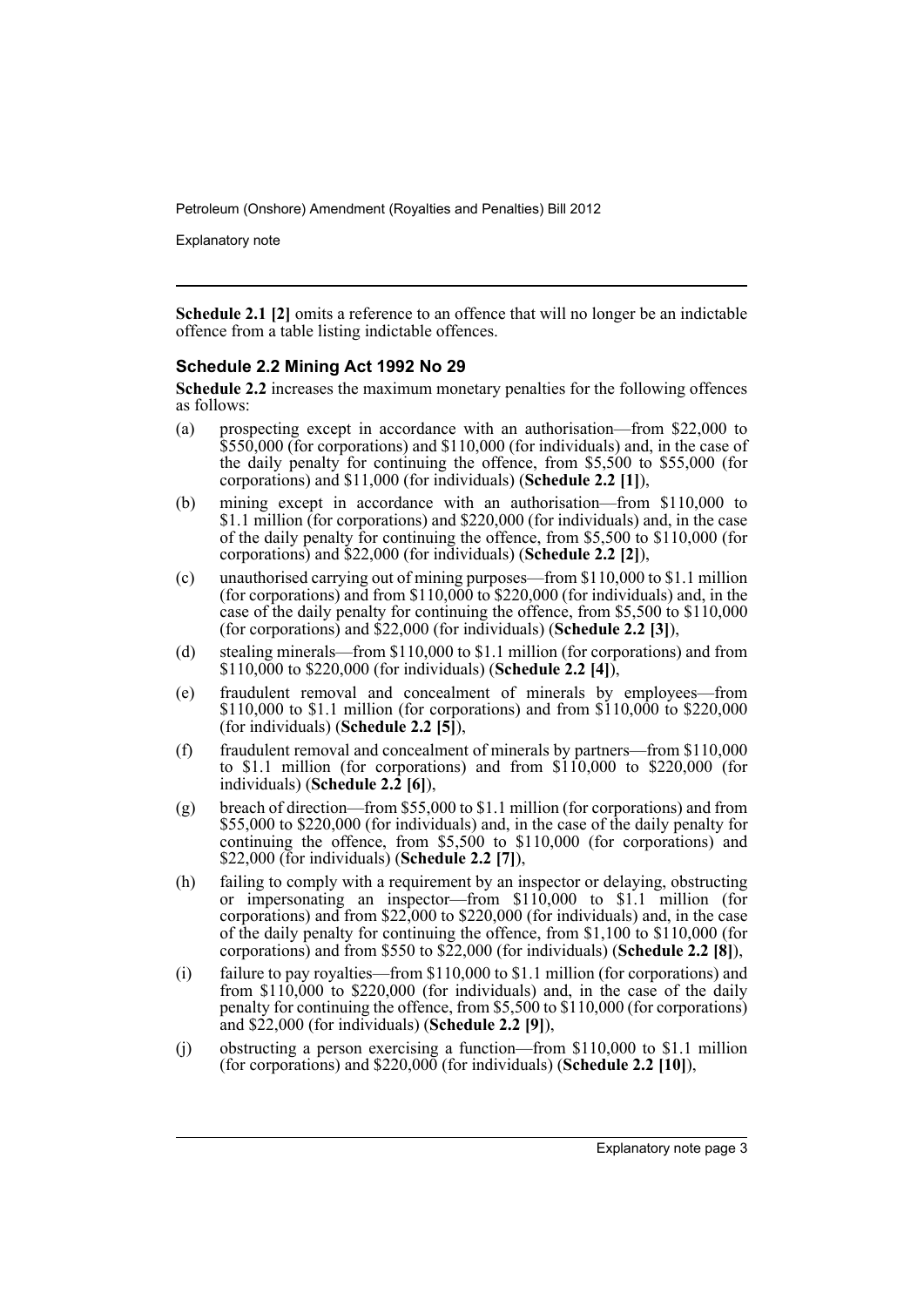Explanatory note

- (k) contravention of an environmental condition of an authorisation or a mining lease—from \$110,000 to \$1.1 million (for corporations) and from \$55,000 to \$220,000 (for individuals) and, in the case of the daily penalty for continuing the offence, from  $$11,000$  to  $$110,000$  (for corporations) and from  $$5,500$  to \$22,000 (for individuals) (**Schedule 2.2 [11]**),
- (l) contravention of any other condition of an authorisation or a mining lease from \$22,000 to \$220,000 (for corporations) and from \$11,000 to \$22,000 (for individuals) and, in the case of the daily penalty for continuing the offence, from \$2,200 to \$22,000 (for corporations) and from \$1,100 to \$5,500 (for individuals) (**Schedule 2.2 [12]**).

**Schedule 2.2 [13]** requires a court that is considering the penalty for contravening an environmental condition of an authorisation or a mining lease to take into account the extent of the harm caused to the environment, mitigation and control measures, the foreseeability of any harm caused and the offender's control over the causes of the offence.

**Schedule 2.2 [14]** confers jurisdiction on the Land and Environment Court to deal summarily with corporations accused of offences relating to stealing minerals and the fraudulent removal and concealment of minerals or who fail to pay royalties.

**Schedule 2.2 [15]** increases the maximum fine that may be imposed by a Local Court for mining offences from \$22,000 to \$220,000.

**Schedule 2.2 [16]** enables a breach of environmental conditions, being conditions inserted under specified provisions, to be liable to the highest maximum penalty for breaches. The amendment continues the effect of a transitional provision that currently applies to the specified provisions.

#### **Schedule 2.3 Petroleum (Onshore) Act 1991 No 84**

**Schedule 2.3** increases the maximum monetary penalties for the following offences as follows:

- (a) prospecting except in accordance with a petroleum title—from \$22,000 to \$550,000 (for corporations) and \$110,000 (for individuals) and, in the case of the daily penalty for continuing the offence, imposing a penalty of \$55,000 (for corporations) and \$11,000 (for individuals) (**Schedule 2.3 [1]**),
- (b) mining except in accordance with a petroleum title—from \$110,000 to \$1.1 million (for corporations) and from \$22,000 to \$220,000 (for individuals) (**Schedule 2.3 [2]**),
- (c) failure to comply with a direction to give effect to conditions of a petroleum title—from  $\frac{\sin 1000}{\cos 11}$  million (for corporations) and  $\frac{\sin 220}{\cos 000}$  (for individuals) (**Schedule 2.3 [3]**),
- (d) assaulting, hindering or obstructing a person exercising a power under the *Petroleum (Onshore) Act 1991* or contravening a condition of an exemption, suspension or consent or a direction or requirement made under that Act from \$11,000 to \$1.1 million (for corporations) and \$220,000 (for individuals) (**Schedule 2.3 [4]**),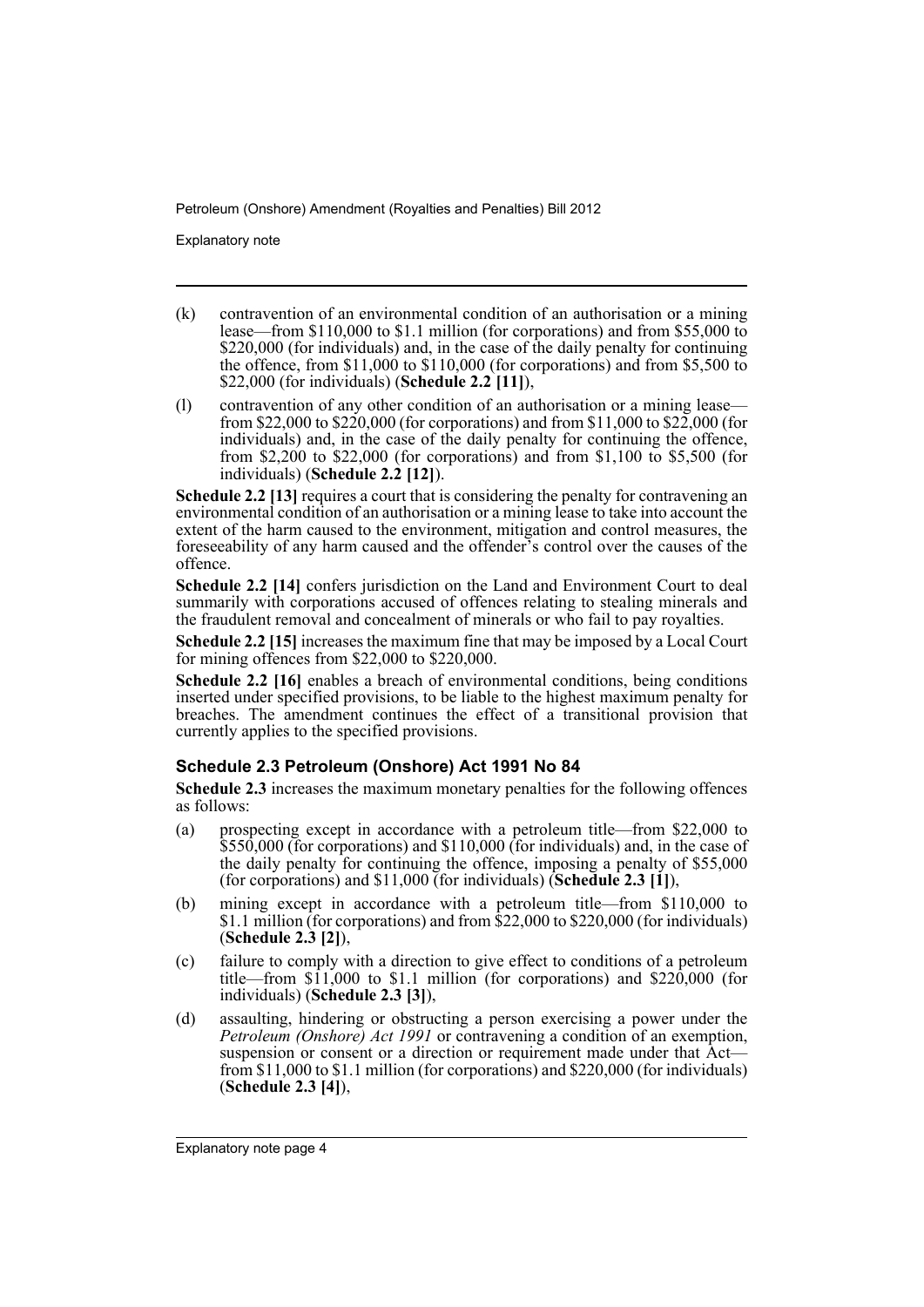Explanatory note

- (e) contravention of a condition of a petroleum title related to environmental management—from \$110,000 to \$1.1 million (for corporations) and \$220,000 (for individuals) (**Schedule 2.3 [5]**),
- (f) contravention of any other condition of a petroleum title—from \$22,000 to \$220,000 (**Schedule 2.3 [5]**).

**Schedule 2.3 [6]** requires a court that is considering the penalty for contravening a condition of a petroleum title related to environmental management to take into account the extent of the harm caused to the environment, mitigation and control measures, the foreseeability of any harm caused and the offender's control over the causes of the offence.

**Schedule 2.3 [7]** confers on the Land and Environment Court jurisdiction to deal summarily with offences under the *Petroleum (Onshore) Act 1991* and limits the jurisdiction of the Local Court to maximum penalties of 2,000 penalty units and imprisonment for 12 months. The offence of contravention of conditions of a petroleum title related to environmental management will no longer be an indictable offence but may be dealt with by the Land and Environment Court. That Court has jurisdiction to impose the maximum amount of monetary penalty provided for by the Act for any offence.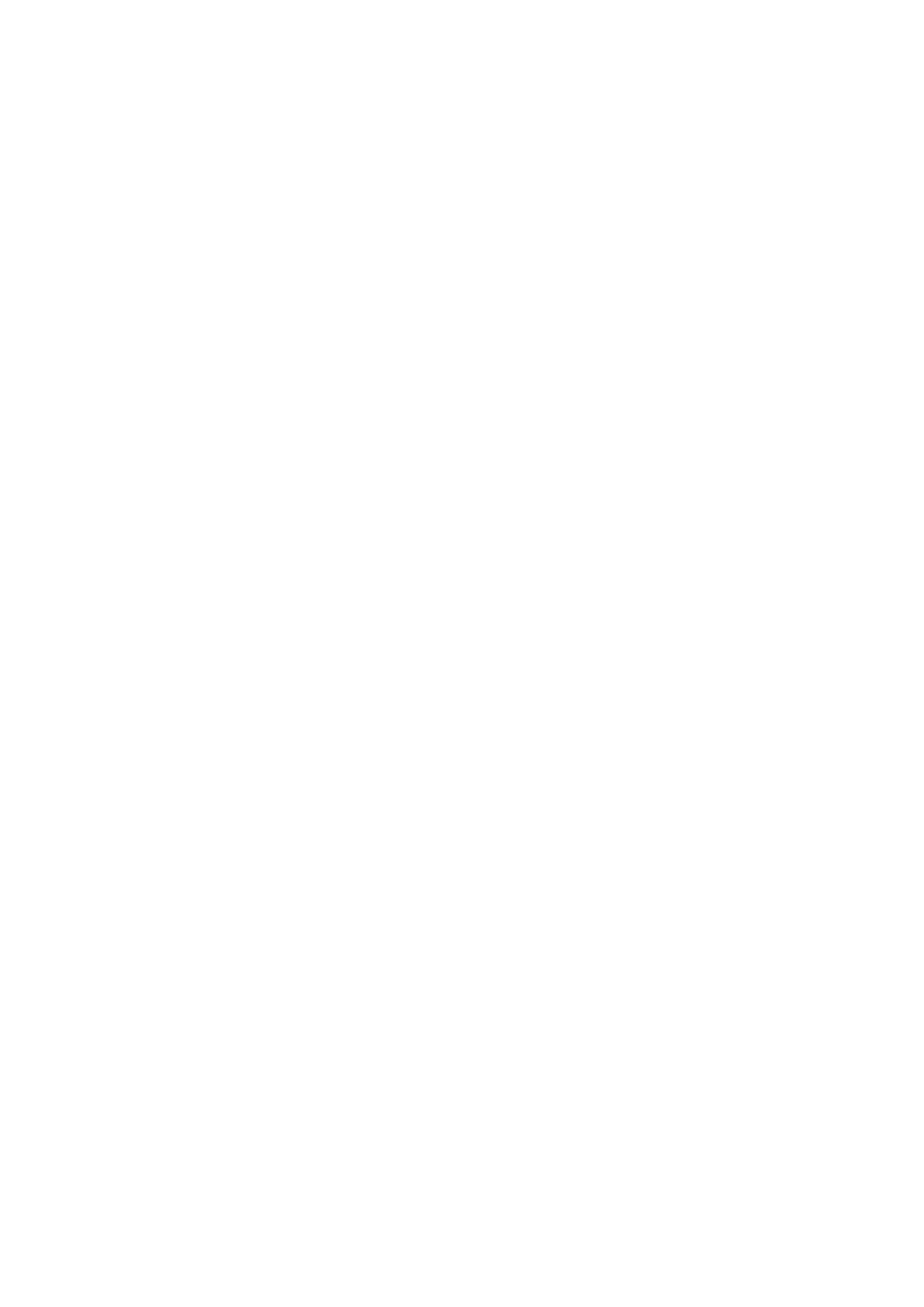First print



New South Wales

# **Petroleum (Onshore) Amendment (Royalties and Penalties) Bill 2012**

## **Contents**

|                                             | Page |
|---------------------------------------------|------|
| Name of Act                                 |      |
| Commencement                                |      |
| Schedule 1 Amendments relating to royalties | 3    |
| Schedule 2 Amendments relating to penalties | 5.   |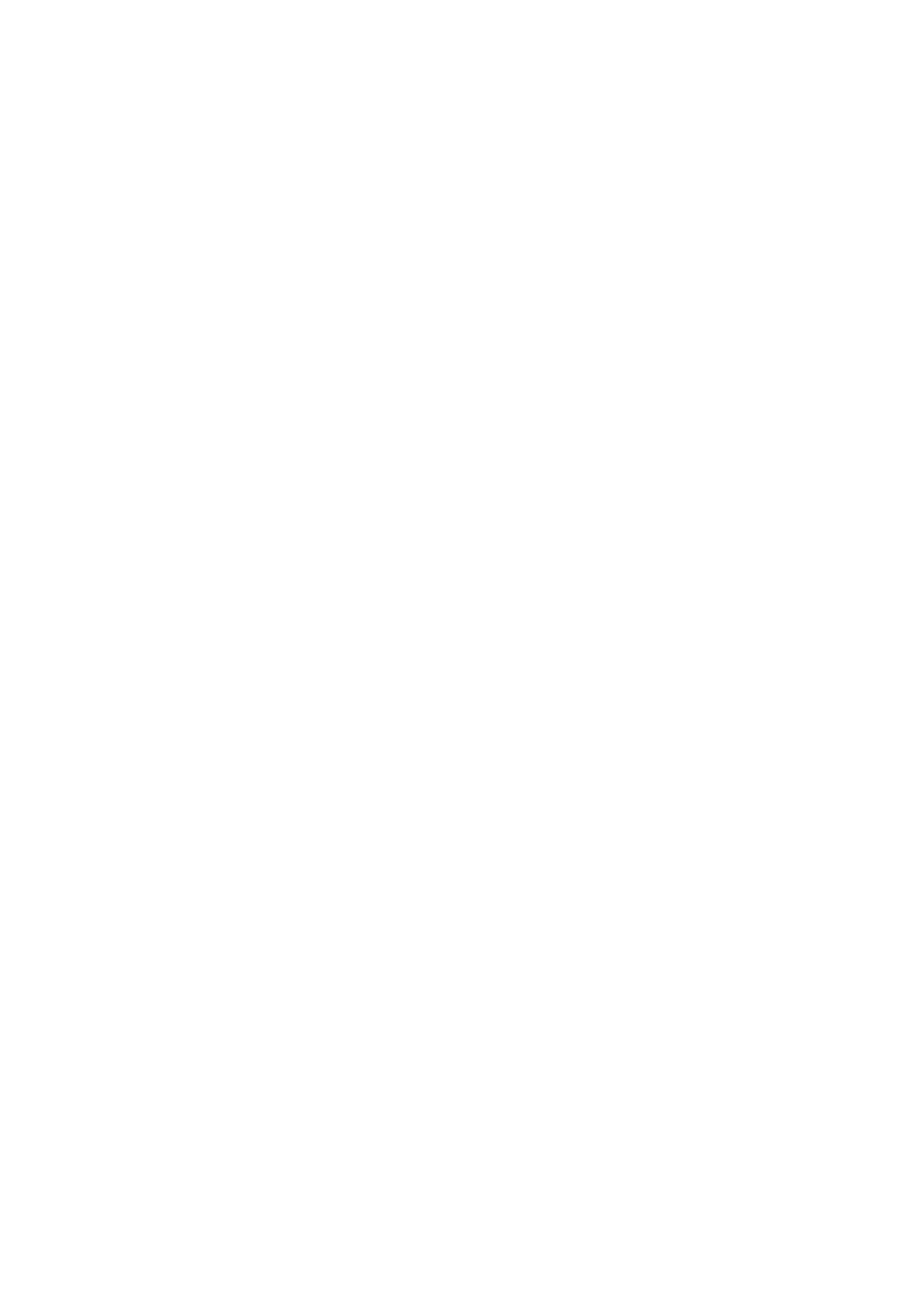

New South Wales

# **Petroleum (Onshore) Amendment (Royalties and Penalties) Bill 2012**

No , 2012

### **A Bill for**

An Act to amend the *Petroleum (Onshore) Act 1991* and an instrument under that Act with respect to the payment of royalties in respect of petroleum; and to amend that Act, the *Mining Act 1992* and the *Criminal Procedure Act 1986* with respect to penalties and proceedings for offences.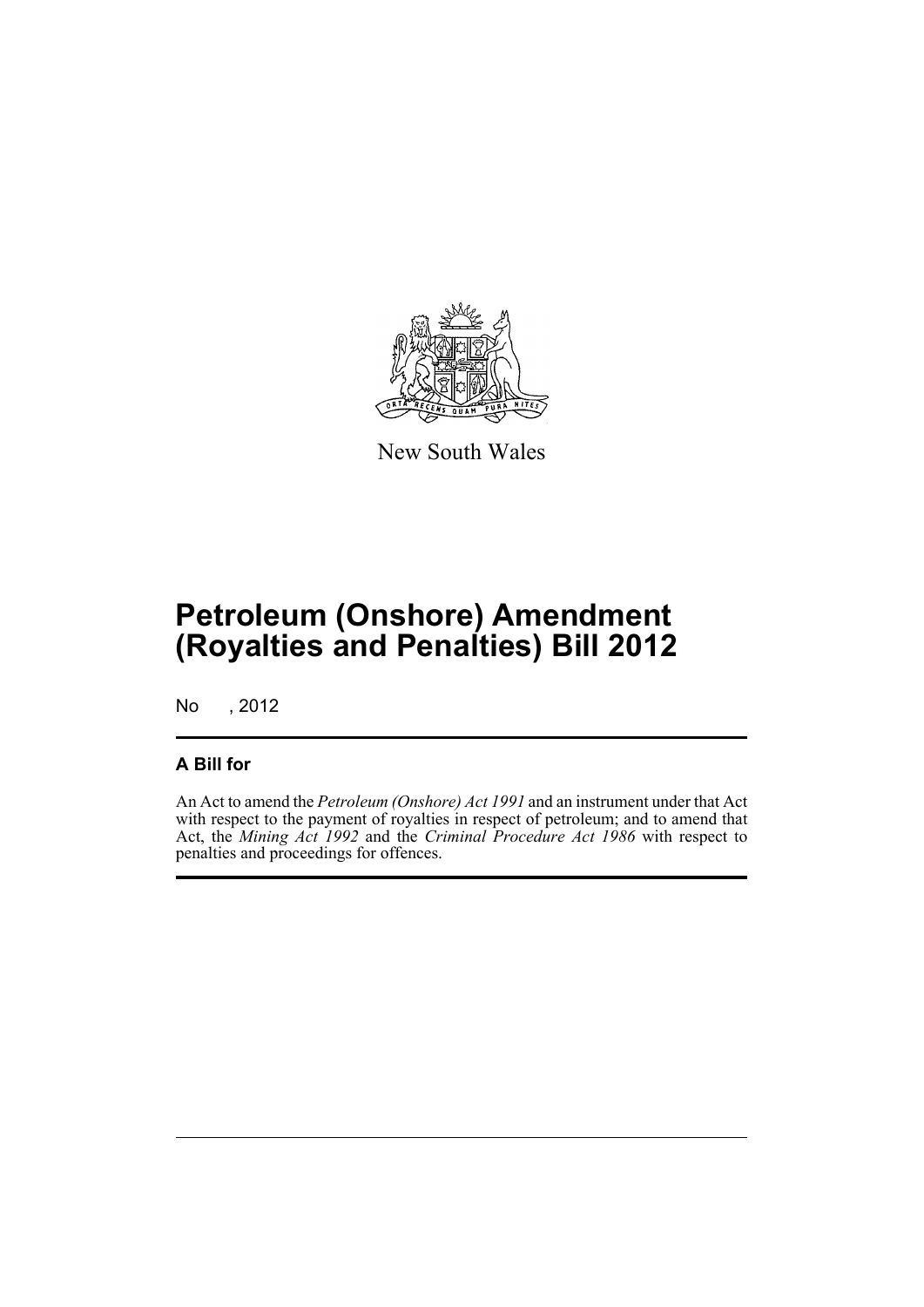<span id="page-9-1"></span><span id="page-9-0"></span>

|   | The Legislature of New South Wales enacts:                                           | 1                   |
|---|--------------------------------------------------------------------------------------|---------------------|
| 1 | Name of Act                                                                          | $\mathcal{P}$       |
|   | This Act is the Petroleum (Onshore) Amendment (Royalties and<br>Penalties) Act 2012. | 3<br>$\overline{4}$ |
|   | <b>Commencement</b>                                                                  | 5                   |
|   | This Act commences on a day or days to be appointed by proclamation.                 | 6                   |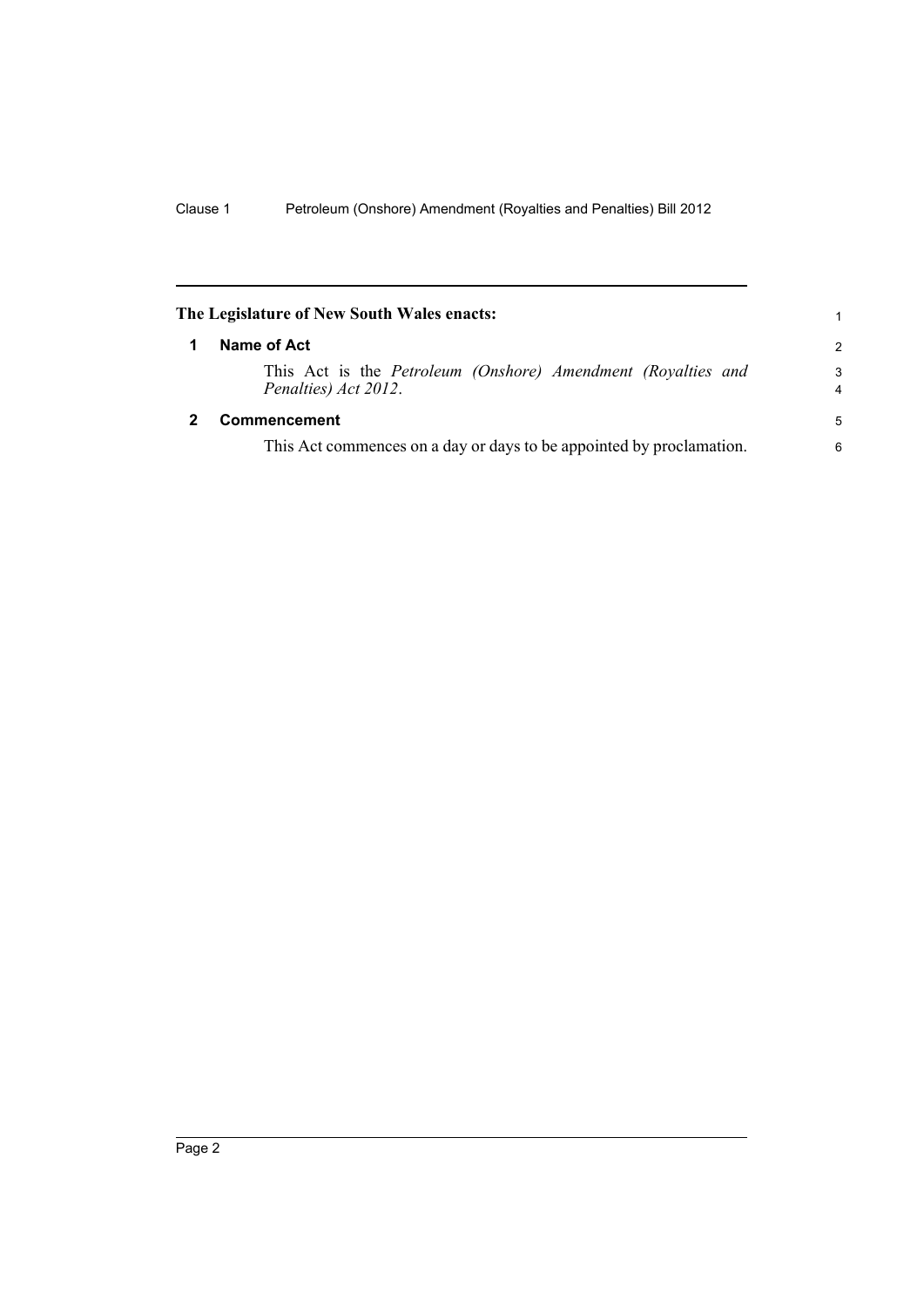Amendments relating to royalties Schedule 1

<span id="page-10-0"></span>

|     |                           | Schedule 1<br>Amendments relating to royalties                                                                                                                                       | 1              |
|-----|---------------------------|--------------------------------------------------------------------------------------------------------------------------------------------------------------------------------------|----------------|
| 1.1 |                           | Petroleum (Onshore) Act 1991 No 84                                                                                                                                                   | $\overline{c}$ |
| [1] | <b>Section 85 Royalty</b> |                                                                                                                                                                                      |                |
|     |                           | Omit section 85 (2) and (3). Insert instead:                                                                                                                                         | 4              |
|     |                           | The royalty is payable at the rate prescribed by the regulations.<br>(2)                                                                                                             | 5              |
|     |                           | (3)<br>The rate of royalty may be prescribed:                                                                                                                                        | 6              |
|     |                           | as a percentage of the value at the well-head of the<br>(a)<br>petroleum, or                                                                                                         | 7<br>8         |
|     |                           | by reference to such other matters as the regulations<br>(b)<br>specify.                                                                                                             | 9<br>10        |
| [2] |                           | <b>Section 89</b>                                                                                                                                                                    | 11             |
|     |                           | Omit the section. Insert instead:                                                                                                                                                    | 12             |
|     | 89                        | Ascertainment of value                                                                                                                                                               | 13             |
|     |                           | For the purposes of this Act, the value at the well-head of any<br>petroleum is the amount determined by the Minister as being that<br>value.                                        | 14<br>15<br>16 |
| [3] |                           | Section 90 Ascertainment of quantity of petroleum recovered                                                                                                                          | 17             |
|     |                           | Omit "where no such measuring device is so installed, or" from section 90 (b).                                                                                                       | 18             |
|     |                           | Insert instead "if".                                                                                                                                                                 | 19             |
| 1.2 |                           | <b>Petroleum (Onshore) Regulation 2007</b>                                                                                                                                           | 20             |
|     |                           | Clauses 23 and 24                                                                                                                                                                    | 21             |
|     |                           | Omit the clauses. Insert instead:                                                                                                                                                    | 22             |
|     | 23                        | Rate of royalty: section 85                                                                                                                                                          | 23             |
|     |                           | For the purposes of section $85$ (2) of the Act, the prescribed<br>annual rate of royalty is 10 per cent of the value at the well-head<br>of the petroleum.                          | 24<br>25<br>26 |
|     | 24                        | Rate of royalty: Mining Act 1992 section 286                                                                                                                                         | 27             |
|     |                           | For the purposes of Division 3 of Part 14 of the <i>Mining Act 1992</i> ,<br>the prescribed annual rate of royalty is 10 per cent of the value at<br>the well-head of the petroleum. | 28<br>29<br>30 |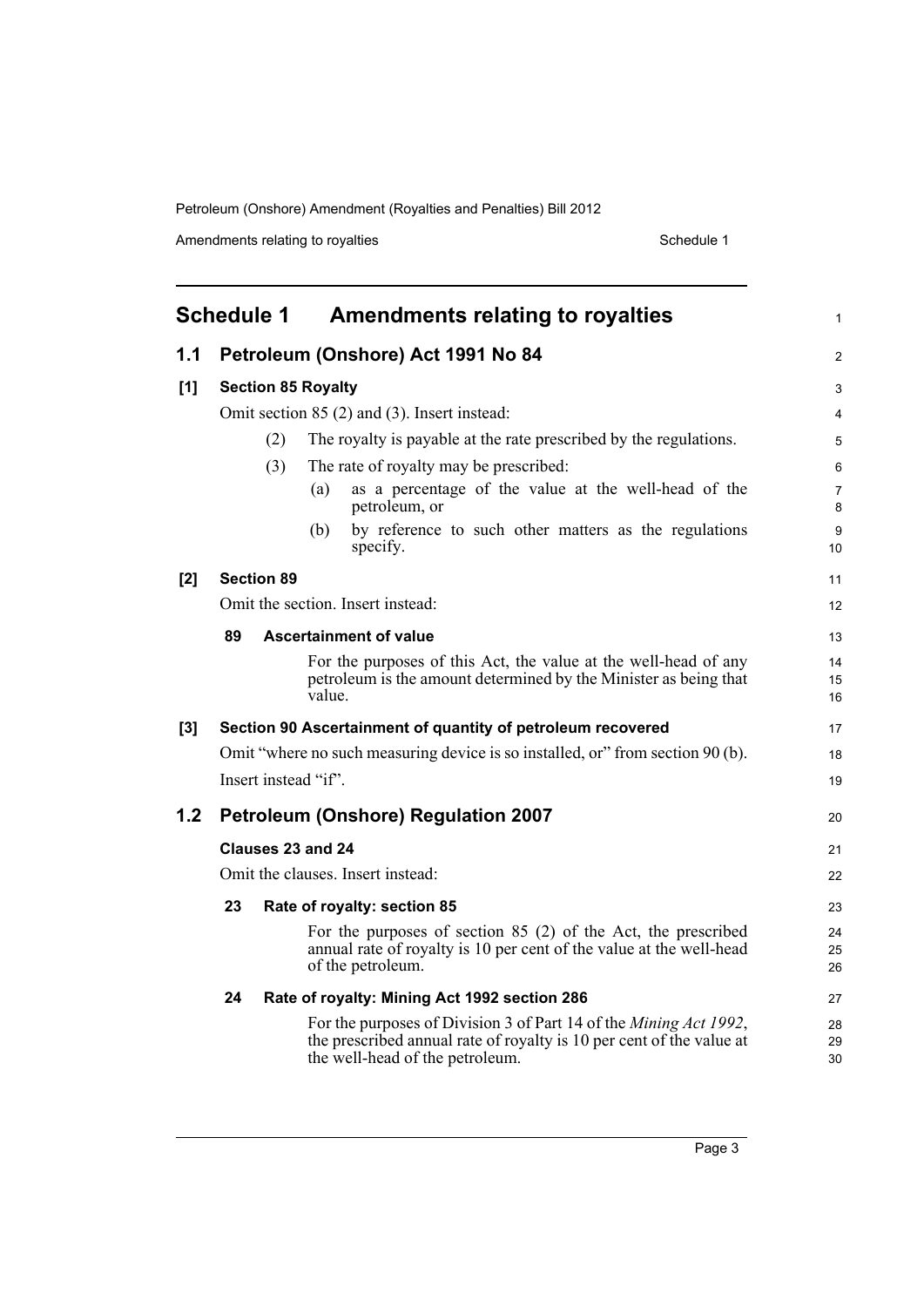| 24AA | <b>Transitional provision</b> |                                                                                                                                                                                                                       |                               |  |
|------|-------------------------------|-----------------------------------------------------------------------------------------------------------------------------------------------------------------------------------------------------------------------|-------------------------------|--|
|      | (1)                           | The rate of royalty imposed by clauses 23 and 24 (as substituted<br>by the Petroleum (Onshore) Amendment (Royalties and<br><i>Penalties) Act 2012</i> ) applies to petroleum recovered on or after<br>1 January 2013. | $\overline{2}$<br>3<br>4<br>5 |  |
|      | (2)                           | Clauses 23 and 24, as in force before their substitution by that<br>Act, continue to apply to petroleum recovered before<br>1 January 2013.                                                                           | 6<br>7<br>8                   |  |
|      |                               | 1.3 Coal Mine Health and Safety Amendment Act 2010 No 23                                                                                                                                                              | 9                             |  |
|      | Schedule 3.11                 |                                                                                                                                                                                                                       | 10                            |  |
|      |                               | Omit the Subschedule.                                                                                                                                                                                                 | 11                            |  |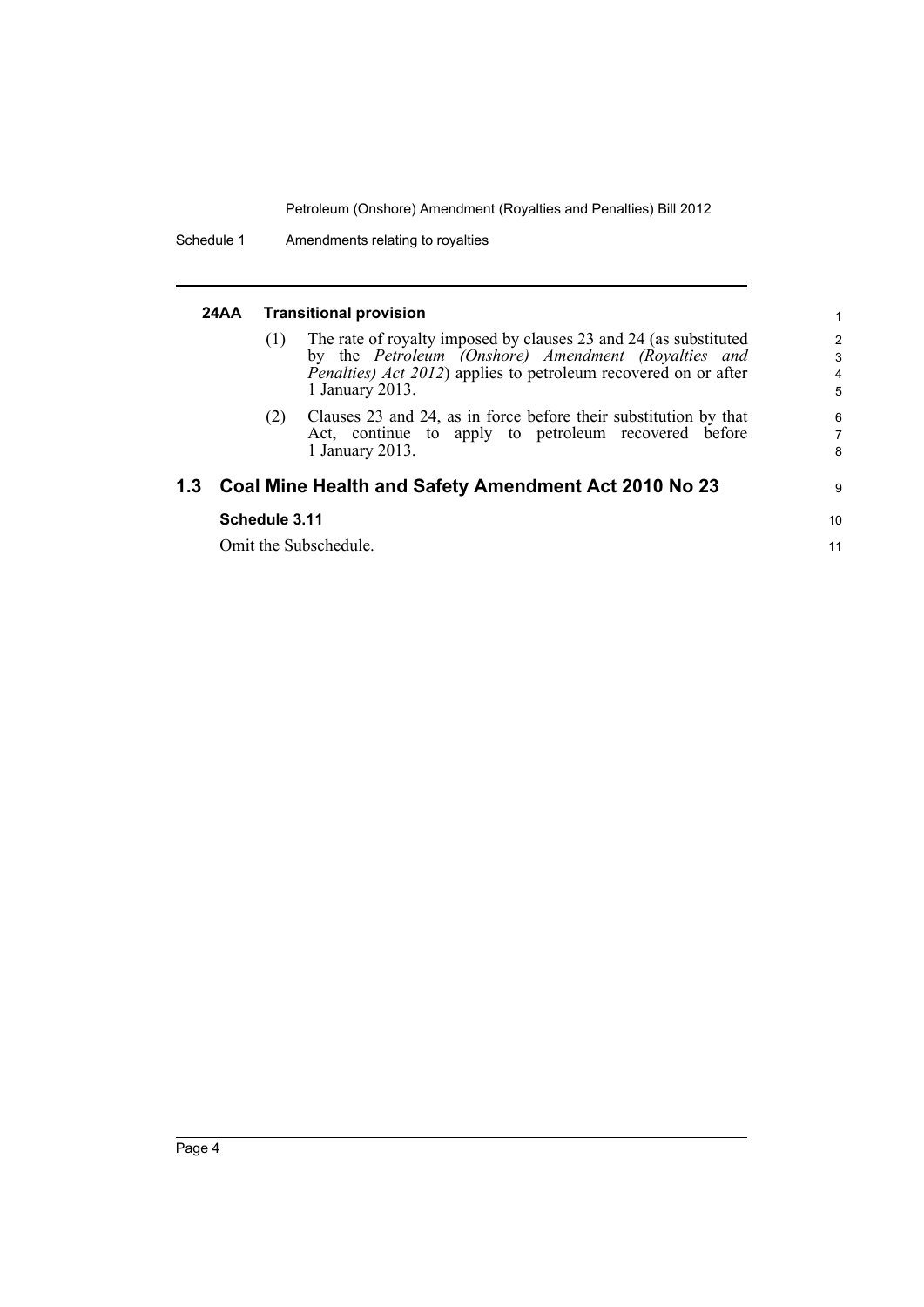<span id="page-12-0"></span>

|     | <b>Schedule 2</b>                                |          | <b>Amendments relating to penalties</b>                                                                                                                                                                                         | 1                    |
|-----|--------------------------------------------------|----------|---------------------------------------------------------------------------------------------------------------------------------------------------------------------------------------------------------------------------------|----------------------|
| 2.1 |                                                  |          | <b>Criminal Procedure Act 1986 No 209</b>                                                                                                                                                                                       | $\overline{2}$       |
| [1] | Schedule 1 Indictable offences triable summarily |          |                                                                                                                                                                                                                                 | 3                    |
|     |                                                  |          | Insert after clause 31 in Table 1:                                                                                                                                                                                              | 4                    |
|     | 32                                               |          | Petroleum (Onshore) Act 1991 No 84                                                                                                                                                                                              | 5                    |
|     |                                                  |          | An offence of mining petroleum in contravention of section 7 of<br>the Petroleum (Onshore) Act 1991, if the value of the petroleum<br>to which the alleged offence relates is \$5,000 or more.                                  | 6<br>7<br>8          |
| [2] | Schedule 1, Table 2                              |          |                                                                                                                                                                                                                                 | 9                    |
|     | Omit clause 18 (2).                              |          |                                                                                                                                                                                                                                 | 10                   |
| 2.2 | Mining Act 1992 No 29                            |          |                                                                                                                                                                                                                                 | 11                   |
| [1] |                                                  |          | Section 5 Mining or prospecting without authorisation                                                                                                                                                                           | 12                   |
|     |                                                  |          | Omit the penalty for prospecting in contravention of the section. Insert instead:                                                                                                                                               | 13                   |
|     |                                                  | section: | Maximum penalty for prospecting in contravention of this                                                                                                                                                                        | 14<br>15             |
|     |                                                  | (a)      | in the case of a corporation—5,000 penalty units, and, in<br>the case of a continuing offence, a further penalty of<br>500 penalty units for each day that the offence continues,<br>or                                         | 16<br>17<br>18<br>19 |
|     |                                                  | (b)      | in the case of a natural person— $1,000$ penalty units or<br>imprisonment for 5 years, or both, and, in the case of a<br>continuing offence, a further penalty of 100 penalty units<br>for each day that the offence continues. | 20<br>21<br>22<br>23 |
| [2] | <b>Section 5</b>                                 |          |                                                                                                                                                                                                                                 | 24                   |
|     |                                                  |          | Omit the penalty for mining in contravention of the section. Insert instead:                                                                                                                                                    | 25                   |
|     |                                                  |          | Maximum penalty for mining in contravention of this section:                                                                                                                                                                    | 26                   |
|     |                                                  | (a)      | in the case of a corporation—10,000 penalty units, and, in<br>the case of a continuing offence, a further penalty of<br>1,000 penalty units for each day that the offence continues,<br>$\alpha$ r                              | 27<br>28<br>29<br>30 |
|     |                                                  | (b)      | in the case of a natural person— $2,000$ penalty units or<br>imprisonment for 5 years, or both, and, in the case of a<br>continuing offence, a further penalty of 200 penalty units<br>for each day that the offence continues. | 31<br>32<br>33<br>34 |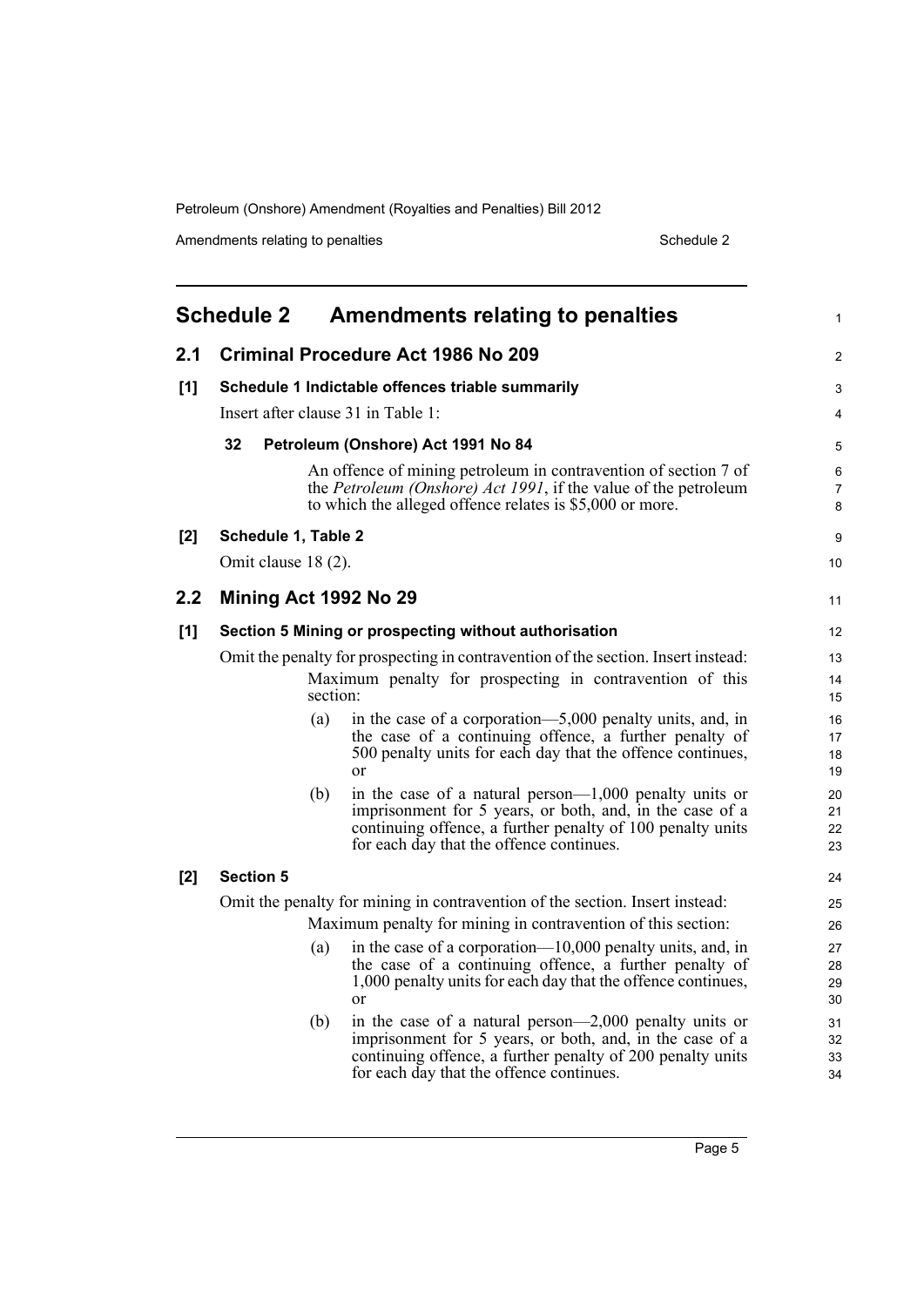| $[3]$ | Section 6 Unauthorised carrying out of mining purposes |                                                                                                                                                                                                                              |                               |  |  |
|-------|--------------------------------------------------------|------------------------------------------------------------------------------------------------------------------------------------------------------------------------------------------------------------------------------|-------------------------------|--|--|
|       |                                                        | Omit the penalty to section $6(1)$ . Insert instead:                                                                                                                                                                         |                               |  |  |
|       | Maximum penalty:                                       |                                                                                                                                                                                                                              |                               |  |  |
|       | (a)                                                    | in the case of a corporation—10,000 penalty units, and, in<br>the case of a continuing offence, a further penalty of<br>1,000 penalty units for each day that the offence continues,<br><sub>or</sub>                        | 4<br>5<br>6<br>$\overline{7}$ |  |  |
|       | (b)                                                    | in the case of a natural person-2,000 penalty units or<br>imprisonment for 5 years, or both, and, in the case of a<br>continuing offence, a further penalty of 200 penalty units<br>for each day that the offence continues. | 8<br>9<br>10<br>11            |  |  |
| [4]   | <b>Section 12B Stealing minerals</b>                   |                                                                                                                                                                                                                              | 12                            |  |  |
|       |                                                        | Omit the penalty to the section. Insert instead:                                                                                                                                                                             | 13                            |  |  |
|       |                                                        | Maximum penalty:                                                                                                                                                                                                             | 14                            |  |  |
|       | (a)                                                    | in the case of a corporation— $10,000$ penalty units, or                                                                                                                                                                     | 15                            |  |  |
|       | (b)                                                    | in the case of a natural person— $2,000$ penalty units or<br>imprisonment for 5 years, or both.                                                                                                                              | 16<br>17                      |  |  |
| [5]   | employees                                              | Section 12C Fraudulent removal and concealment of minerals by                                                                                                                                                                | 18<br>19                      |  |  |
|       |                                                        | Omit the penalty to the section. Insert instead:                                                                                                                                                                             | 20                            |  |  |
|       |                                                        | Maximum penalty:                                                                                                                                                                                                             | 21                            |  |  |
|       | (a)                                                    | in the case of a corporation— $10,000$ penalty units, or                                                                                                                                                                     | 22                            |  |  |
|       | (b)                                                    | in the case of a natural person— $2,000$ penalty units or<br>imprisonment for 5 years, or both.                                                                                                                              | 23<br>24                      |  |  |
| [6]   | partners                                               | Section 12D Fraudulent removal and concealment of minerals by                                                                                                                                                                | 25<br>26                      |  |  |
|       |                                                        | Omit the penalty to the section. Insert instead:                                                                                                                                                                             | 27                            |  |  |
|       |                                                        | Maximum penalty:                                                                                                                                                                                                             | 28                            |  |  |
|       | (a)                                                    | in the case of a corporation— $10,000$ penalty units, or                                                                                                                                                                     | 29                            |  |  |
|       | (b)                                                    | in the case of a natural person— $2,000$ penalty units or<br>imprisonment for 5 years, or both.                                                                                                                              | 30<br>31                      |  |  |
| $[7]$ |                                                        | <b>Section 240C Breach of direction</b>                                                                                                                                                                                      | 32                            |  |  |
|       |                                                        | Omit the penalty to the section. Insert instead:                                                                                                                                                                             | 33                            |  |  |
|       |                                                        | Maximum penalty:                                                                                                                                                                                                             | 34                            |  |  |
|       | (a)                                                    | in the case of a corporation—10,000 penalty units, and, in<br>the case of a continuing offence, a further penalty of                                                                                                         | 35                            |  |  |
|       |                                                        |                                                                                                                                                                                                                              | 36                            |  |  |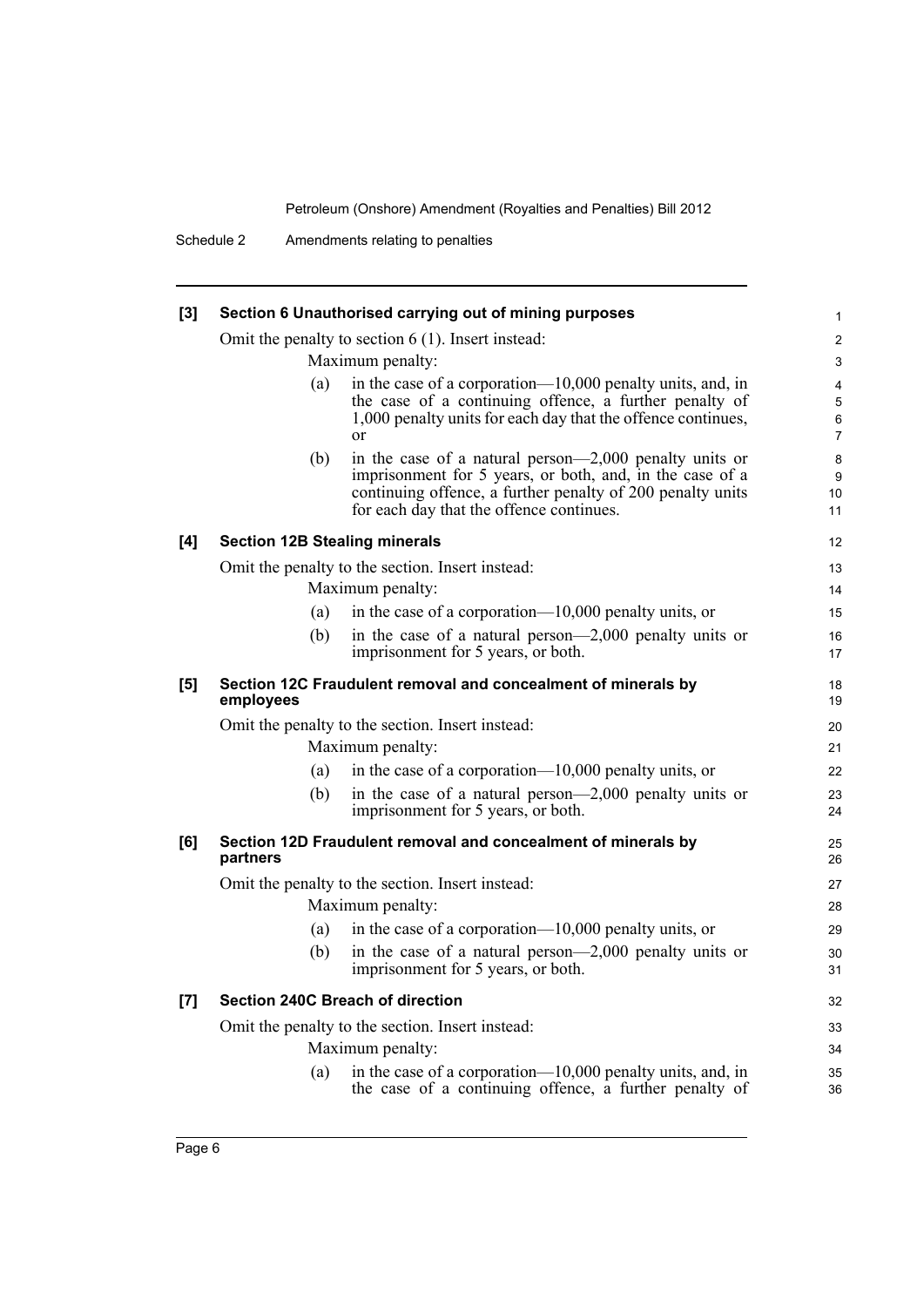|        | (b)                                   | 1,000 penalty units for each day that the offence continues,<br>$\alpha$<br>in the case of a natural person—2,000 penalty units, and,<br>in the case of a continuing offence, a further penalty of<br>200 penalty units for each day that the offence continues. | 1<br>$\overline{\mathbf{c}}$<br>3<br>4<br>5 |
|--------|---------------------------------------|------------------------------------------------------------------------------------------------------------------------------------------------------------------------------------------------------------------------------------------------------------------|---------------------------------------------|
| [8]    | <b>Section 248S Offences</b>          |                                                                                                                                                                                                                                                                  | 6                                           |
|        |                                       | Omit the penalty to the section. Insert instead:                                                                                                                                                                                                                 | 7                                           |
|        |                                       | Maximum penalty:                                                                                                                                                                                                                                                 | 8                                           |
|        | (a)                                   | in the case of a corporation—10,000 penalty units, and, in<br>the case of a continuing offence, a further penalty of<br>1,000 penalty units for each day that the offence continues,<br>or                                                                       | 9<br>10<br>11<br>12                         |
|        | (b)                                   | in the case of a natural person—2,000 penalty units, and,<br>in the case of a continuing offence, a further penalty of<br>200 penalty units for each day that the offence continues.                                                                             | 13<br>14<br>15                              |
| [9]    | <b>Section 291 Payment of royalty</b> |                                                                                                                                                                                                                                                                  | 16                                          |
|        |                                       | Omit the penalty to section 291 (1A). Insert instead:                                                                                                                                                                                                            | 17                                          |
|        |                                       | Maximum penalty:                                                                                                                                                                                                                                                 | 18                                          |
|        | (a)                                   | in the case of a corporation— $10,000$ penalty units, and, in<br>the case of a continuing offence, a further penalty of<br>1,000 penalty units for each day that the offence continues,<br><sub>or</sub>                                                         | 19<br>20<br>21<br>22                        |
|        | (b)                                   | in the case of a natural person— $2,000$ penalty units or<br>imprisonment for 12 months, or both, and, in the case of a<br>continuing offence, a further penalty of 200 penalty units<br>for each day that the offence continues.                                | 23<br>24<br>25<br>26                        |
| $[10]$ | <b>Section 378A Obstruction</b>       |                                                                                                                                                                                                                                                                  | 27                                          |
|        |                                       | Omit the penalty to the section. Insert instead:                                                                                                                                                                                                                 | 28                                          |
|        |                                       | Maximum penalty:                                                                                                                                                                                                                                                 | 29                                          |
|        | (a)                                   | in the case of a corporation— $10,000$ penalty units, or                                                                                                                                                                                                         | 30                                          |
|        | (b)                                   | in the case of a natural person—2,000 penalty units.                                                                                                                                                                                                             | 31                                          |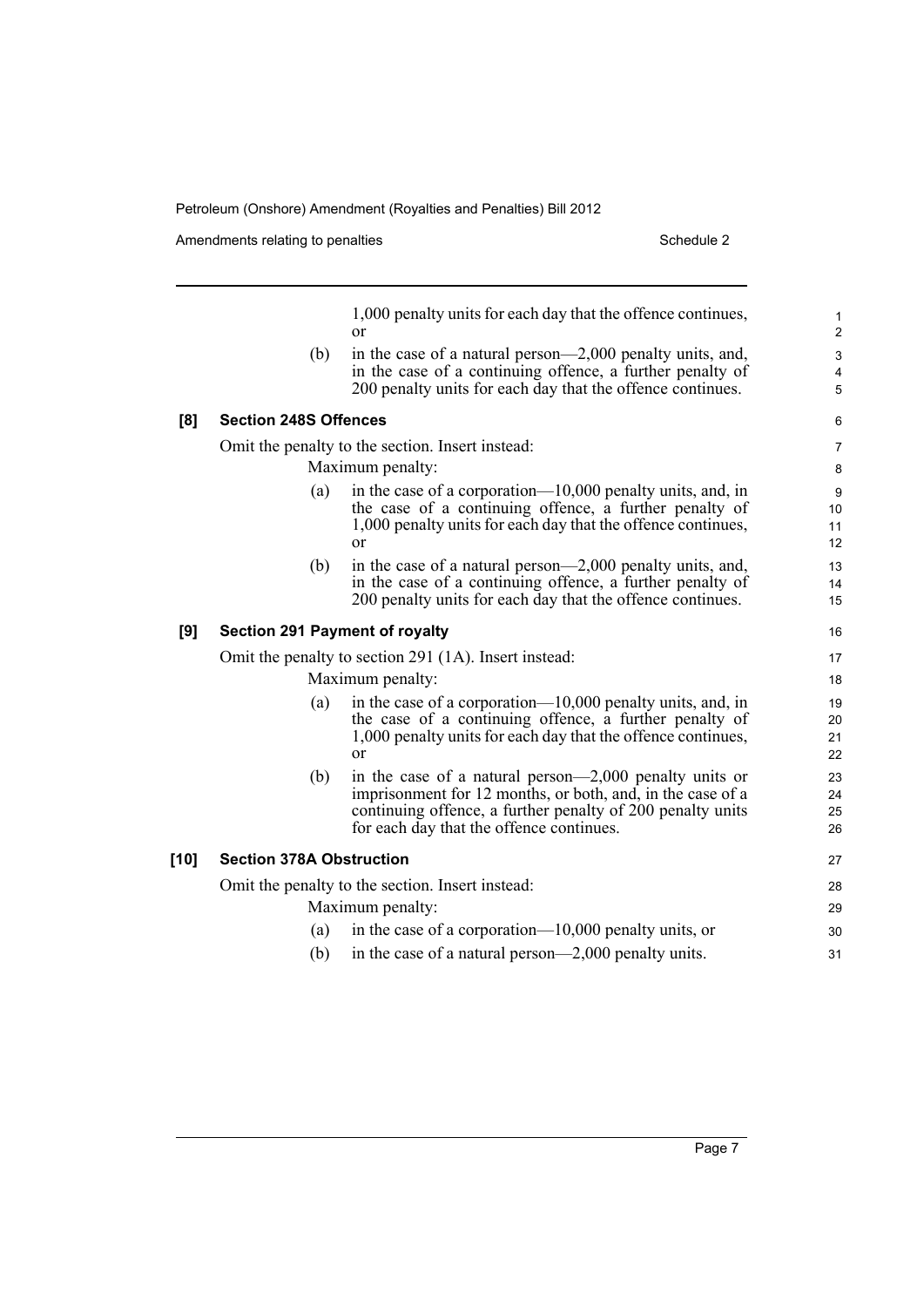#### **[11] Section 378D Contravention of condition of authorisation—offence by holder**

Omit the penalties for a condition of a kind referred to in Part 1 of Schedule 7 from section 378D (1) and (2).

Insert instead:

Maximum penalty if the condition is of a kind referred to in Part 1 of Schedule 7:

- (a) in the case of a corporation—10,000 penalty units, and, in the case of a continuing offence, a further penalty of 1,000 penalty units for each day that the offence continues, or
- (b) in the case of a natural person—2,000 penalty units, and, in the case of a continuing offence, a further penalty of 200 penalty units for each day that the offence continues.

#### **[12] Section 378D**

Omit the penalty for a condition not of a kind referred to in Part 1 of Schedule  $\bar{7}$  from section 378D (1) and (2).

Insert instead:

Maximum penalty if the condition is not of a kind referred to in Part 1 of Schedule 7:

- (a) in the case of a corporation—2,000 penalty units, and, in the case of a continuing offence, a further penalty of 200 penalty units for each day that the offence continues, or
- (b) in the case of a natural person—200 penalty units, and, in the case of a continuing offence, a further penalty of 50 penalty units for each day that the offence continues.

#### **[13] Section 378D (3)**

Insert after section 378D (2):

- (3) In imposing a penalty under this section for a contravention of a condition of a kind referred to in Part 1 of Schedule 7, the court is to take into consideration the following (so far as they are relevant):
	- (a) the extent of the harm caused or likely to be caused to the environment by the commission of the offence,
	- (b) the practical measures that may be taken to prevent, control, abate or mitigate that harm,

15

35 36 37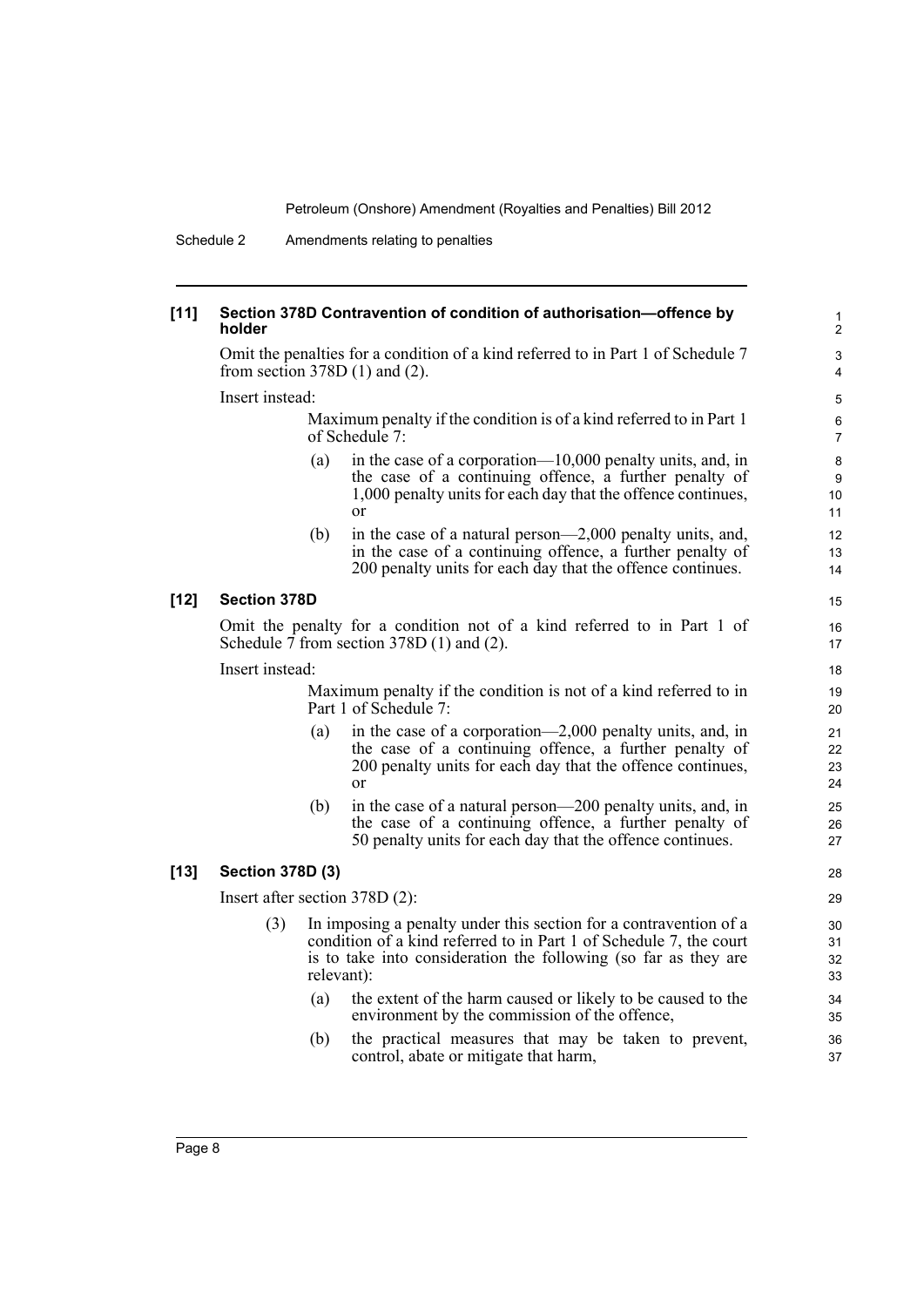|        | (c)                        | the extent to which the person who committed the offence<br>could reasonably have foreseen the harm caused or likely<br>to be caused to the environment by the commission of the<br>offence,                                    | $\mathbf{1}$<br>$\overline{c}$<br>3<br>4 |
|--------|----------------------------|---------------------------------------------------------------------------------------------------------------------------------------------------------------------------------------------------------------------------------|------------------------------------------|
|        | (d)                        | the extent to which the person who committed the offence<br>had control over the causes that gave rise to the offence,                                                                                                          | 5<br>6                                   |
|        | (e)                        | any other matters the court considers relevant.                                                                                                                                                                                 | 7                                        |
| $[14]$ |                            | <b>Section 378H Proceedings for offences</b>                                                                                                                                                                                    | 8                                        |
|        |                            | Omit "Division 1 of Part 2" from section 378H (1) (a).                                                                                                                                                                          | 9                                        |
|        |                            | Insert instead "Division 1 or 2 of Part 2 or section 291".                                                                                                                                                                      | 10                                       |
| $[15]$ | Section 378H (2) (b)       |                                                                                                                                                                                                                                 | 11                                       |
|        |                            | Omit "200 penalty units". Insert instead "2,000 penalty units".                                                                                                                                                                 | 12                                       |
| [16]   | <b>Schedule 7 Offences</b> |                                                                                                                                                                                                                                 | 13                                       |
|        |                            | Insert "238, 239," after "168A," in Part 1.                                                                                                                                                                                     | 14                                       |
| 2.3    |                            | Petroleum (Onshore) Act 1991 No 84                                                                                                                                                                                              | 15                                       |
| [1]    |                            | Section 7 Offence of prospecting or mining without authority                                                                                                                                                                    | 16                                       |
|        |                            | Omit the penalty for prospecting in contravention of the section. Insert instead:                                                                                                                                               | 17                                       |
|        |                            | Maximum penalty for prospecting in contravention of this<br>section:                                                                                                                                                            | 18<br>19                                 |
|        | (a)                        | in the case of a corporation—5,000 penalty units, and, in<br>the case of a continuing offence, a further penalty of<br>500 penalty units for each day that the offence continues,<br>$\alpha$ r                                 | 20<br>21<br>22<br>23                     |
|        | (b)                        | in the case of a natural person— $1,000$ penalty units or<br>imprisonment for 5 years, or both, and, in the case of a<br>continuing offence, a further penalty of 100 penalty units<br>for each day that the offence continues. | 24<br>25<br>26<br>27                     |
| $[2]$  | <b>Section 7</b>           |                                                                                                                                                                                                                                 | 28                                       |
|        |                            | Omit the penalty for mining in contravention of the section. Insert instead:                                                                                                                                                    | 29                                       |
|        |                            | Maximum penalty for mining in contravention of this section:                                                                                                                                                                    | 30                                       |
|        | (a)                        | in the case of a corporation— $10,000$ penalty units, or                                                                                                                                                                        | 31                                       |
|        | (b)                        | in the case of an individual— $2,000$ penalty units or<br>imprisonment for 5 years, or both.                                                                                                                                    | 32<br>33                                 |
|        |                            |                                                                                                                                                                                                                                 |                                          |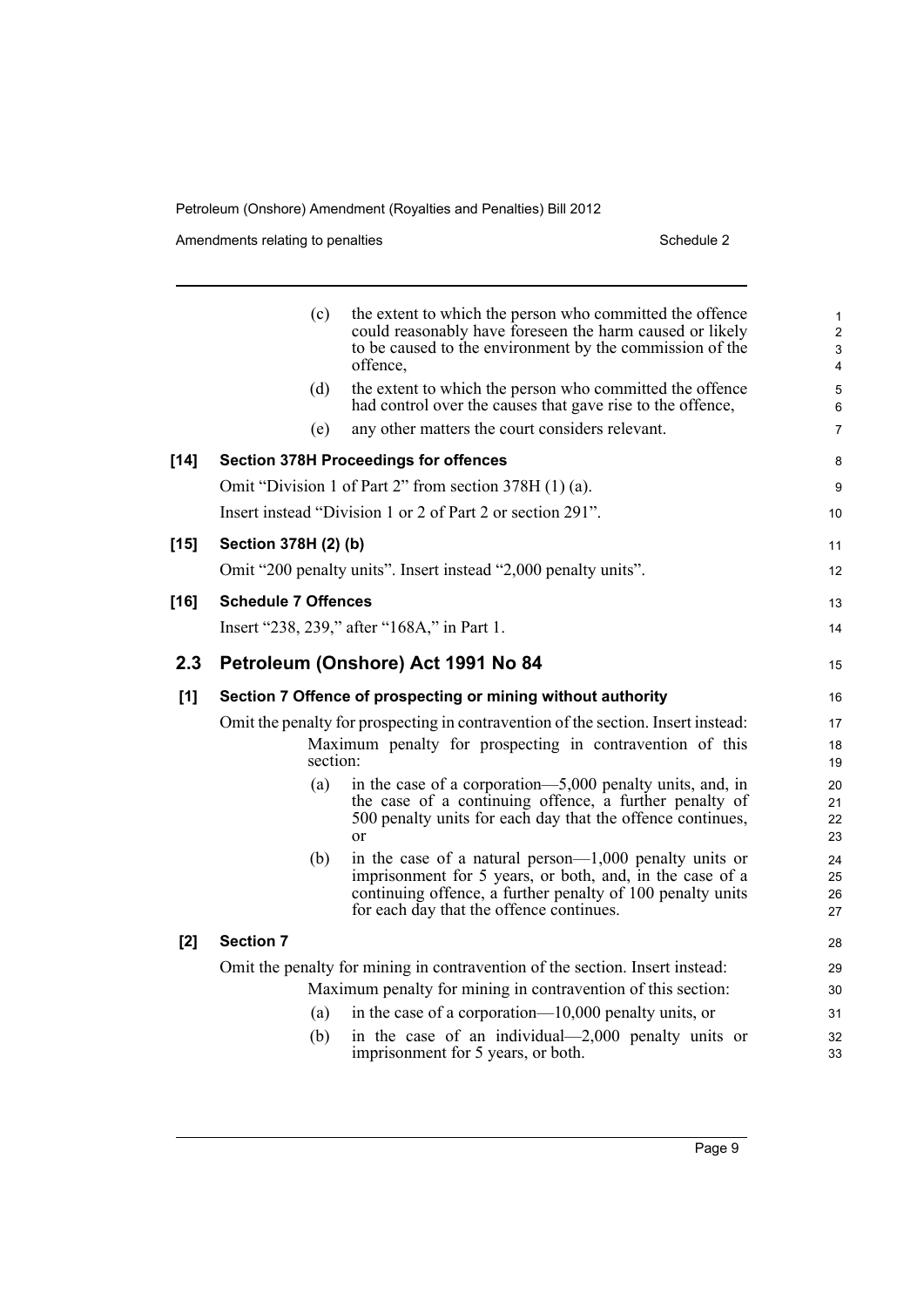| [3] |                                   |     | Section 77 Direction to comply with conditions of petroleum title                                                                                                                                                                                                       | $\mathbf{1}$         |  |  |
|-----|-----------------------------------|-----|-------------------------------------------------------------------------------------------------------------------------------------------------------------------------------------------------------------------------------------------------------------------------|----------------------|--|--|
|     | Omit the penalty. Insert instead: |     |                                                                                                                                                                                                                                                                         |                      |  |  |
|     |                                   |     | Maximum penalty:                                                                                                                                                                                                                                                        | $\mathfrak{S}$       |  |  |
|     |                                   | (a) | in the case of a corporation— $10,000$ penalty units, or                                                                                                                                                                                                                | $\overline{4}$       |  |  |
|     |                                   | (b) | in the case of an individual—2,000 penalty units.                                                                                                                                                                                                                       | 5                    |  |  |
| [4] | <b>Section 136 Other offences</b> |     |                                                                                                                                                                                                                                                                         | 6                    |  |  |
|     |                                   |     | Omit the penalties from section 136 (1) and (2). Insert instead:                                                                                                                                                                                                        | $\overline{7}$       |  |  |
|     |                                   |     | Maximum penalty:                                                                                                                                                                                                                                                        | 8                    |  |  |
|     |                                   | (a) | in the case of a corporation— $10,000$ penalty units, or                                                                                                                                                                                                                | 9                    |  |  |
|     |                                   | (b) | in the case of an individual—2,000 penalty units.                                                                                                                                                                                                                       | 10                   |  |  |
| [5] |                                   |     | Section 136A Contravention of conditions of title                                                                                                                                                                                                                       | 11                   |  |  |
|     |                                   |     | Omit the penalty to section 136A (1). Insert instead:                                                                                                                                                                                                                   | 12                   |  |  |
|     |                                   |     | Maximum penalty:                                                                                                                                                                                                                                                        | 13                   |  |  |
|     |                                   | (a) | if the condition of the title is identified as a condition<br>related to environmental management:                                                                                                                                                                      | 14<br>15             |  |  |
|     |                                   |     | in the case of a corporation— $10,000$ penalty units,<br>(i)<br>$\alpha$                                                                                                                                                                                                | 16<br>17             |  |  |
|     |                                   |     | in the case of an individual—2,000 penalty units, or<br>(ii)                                                                                                                                                                                                            | 18                   |  |  |
|     |                                   | (b) | in any other case—2,000 penalty units.                                                                                                                                                                                                                                  | 19                   |  |  |
| [6] | <b>Section 136A (3)</b>           |     |                                                                                                                                                                                                                                                                         | 20                   |  |  |
|     | Insert after section $136A(2)$ :  |     |                                                                                                                                                                                                                                                                         | 21                   |  |  |
|     | (3)                               |     | In imposing a penalty for a contravention of or failure to comply<br>with a condition identified<br>as<br>condition<br>related<br>a<br>to<br>environmental management, the court<br>is<br>to<br>take into<br>consideration the following (so far as they are relevant): | 22<br>23<br>24<br>25 |  |  |
|     |                                   | (a) | the extent of the harm caused or likely to be caused to the<br>environment by the commission of the offence,                                                                                                                                                            | 26<br>27             |  |  |
|     |                                   | (b) | the practical measures that may be taken to prevent,<br>control, abate or mitigate that harm,                                                                                                                                                                           | 28<br>29             |  |  |
|     |                                   | (c) | the extent to which the person who committed the offence<br>could reasonably have foreseen the harm caused or likely<br>to be caused to the environment by the commission of the<br>offence,                                                                            | 30<br>31<br>32<br>33 |  |  |